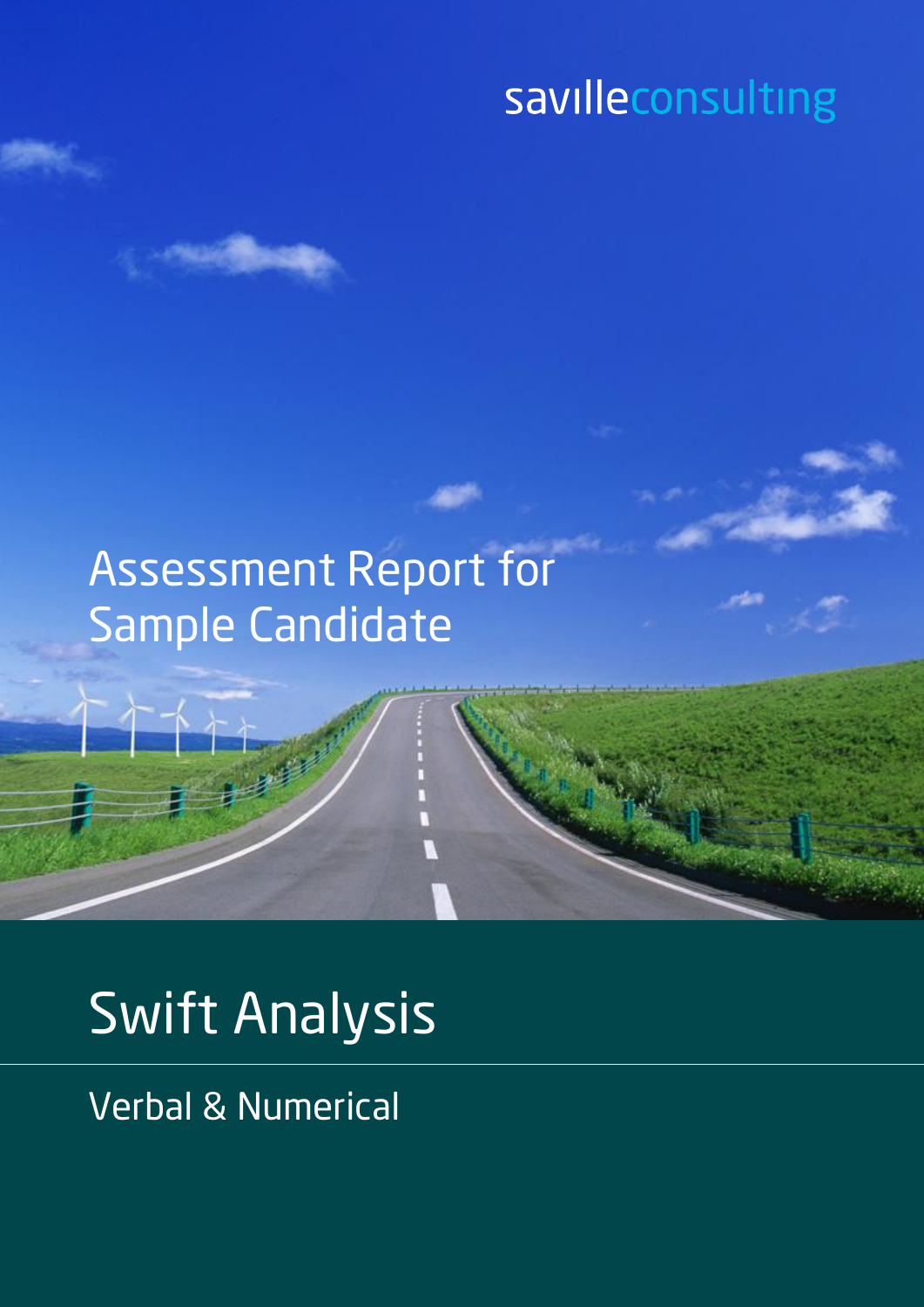### **Contents**

## About this Report

This report is based upon Swift Analysis Verbal & Numerical, an online assessment of the ability to reason with information presented in verbal and numerical formats.

The results are compared against a group of 3463 professionals and managers who have completed the test. The results in this report are presented on a 1 to 10 Sten scale, where 1 indicates low performance and 10 indicates high performance on the test. The margin of error that should be allowed before concluding that there is a difference between scores is indicated by the diamond shape.

When reading this report, please remember that it is based on the information gained from the assessment session only. It describes performance on this particular assessment, rather than performance at work or study. Despite this, research suggests that ability assessments can be powerful predictors of successful performance in study and work activities requiring these abilities.

The information contained in this report is confidential and every effort should be made to ensure that it is stored in a secure place.

The information contained within this report is likely to provide a valid measurement of analysis aptitude for 12 to 24 months.

The report is based on the results of the online assessment that the respondent was invited to complete under unsupervised conditions. The identity of the actual respondent has not been verified by a test administrator so that a supervised verification assessment is recommended for high-stake decision making.

This report was produced using Saville Consulting software systems and has been generated electronically. Saville Consulting do not guarantee that it has not been changed or edited. We can accept no liability for the consequences of the use of this report.

The application of this test is limited to Saville Consulting employees, agents of Saville Consulting and clients authorised by Saville Consulting.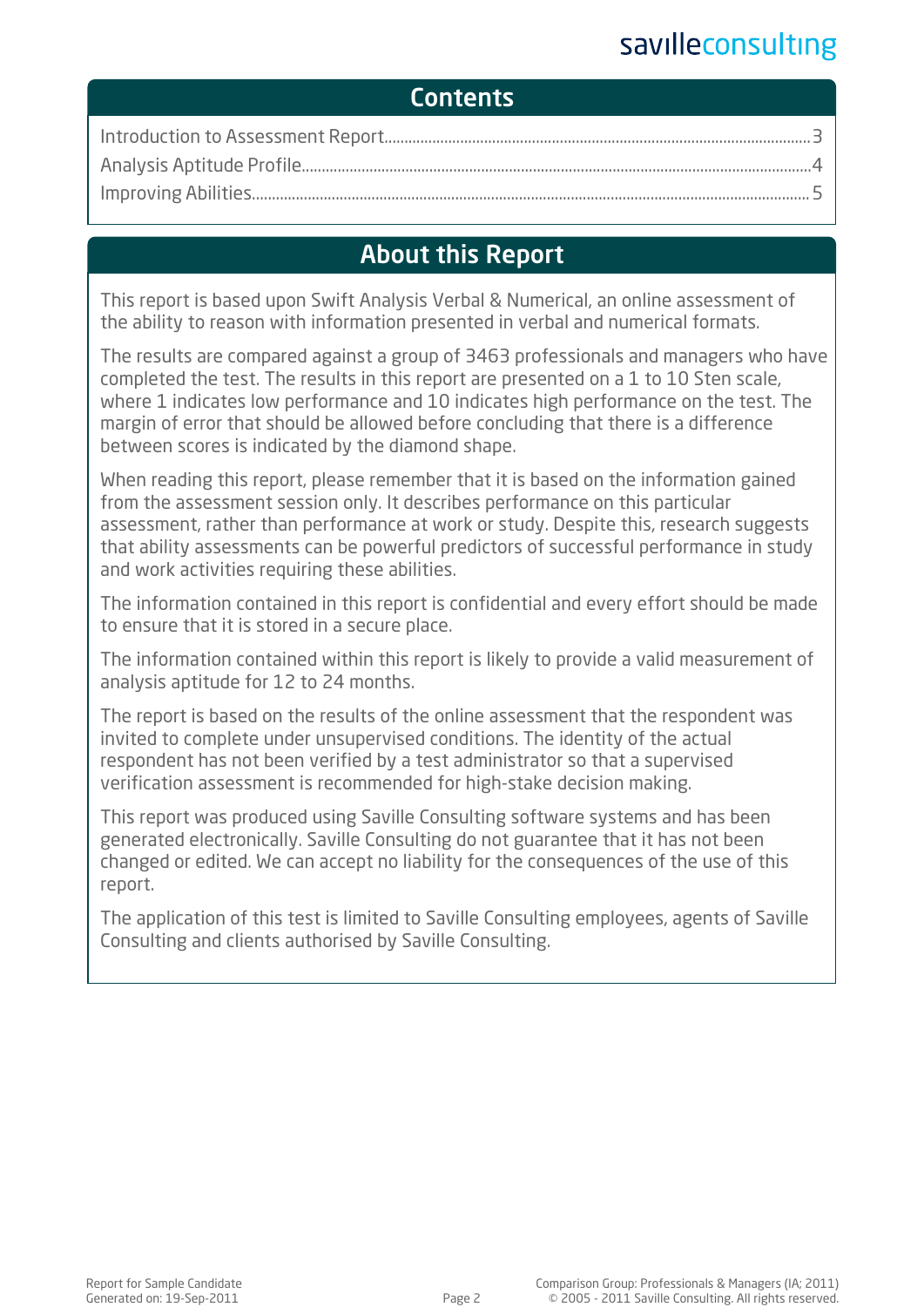## Introduction to Assessment Report

This report provides feedback on the responses of Sample Candidate to the Swift Analysis Verbal & Numerical test.

#### Analysis Aptitude Profile

The test consists of two short sub-tests measuring verbal and numerical analysis aptitude areas that are important in the world of work for a variety of roles. The Analysis Aptitude Profile provides a summary of total scores across the test, as well as sub-scores on the two aptitude areas covered in relation to the comparison group: Professionals & Managers (IA; 2011)

#### Total Score

The Total Score is based on combined results across the verbal and numerical analysis test questions. It shows how well Sample Candidate has performed overall on the test.

#### Aptitude Area Sub-scores

These sub-scores provide information on how Sample Candidate performed on each of the two aptitude tests. The pattern of results indicates relative strengths and weaknesses across the following areas of aptitude:

**Verbal -** assesses the ability to understand, interpret and evaluate written information.

**Numerical -** assesses the ability to understand, interpret and evaluate data.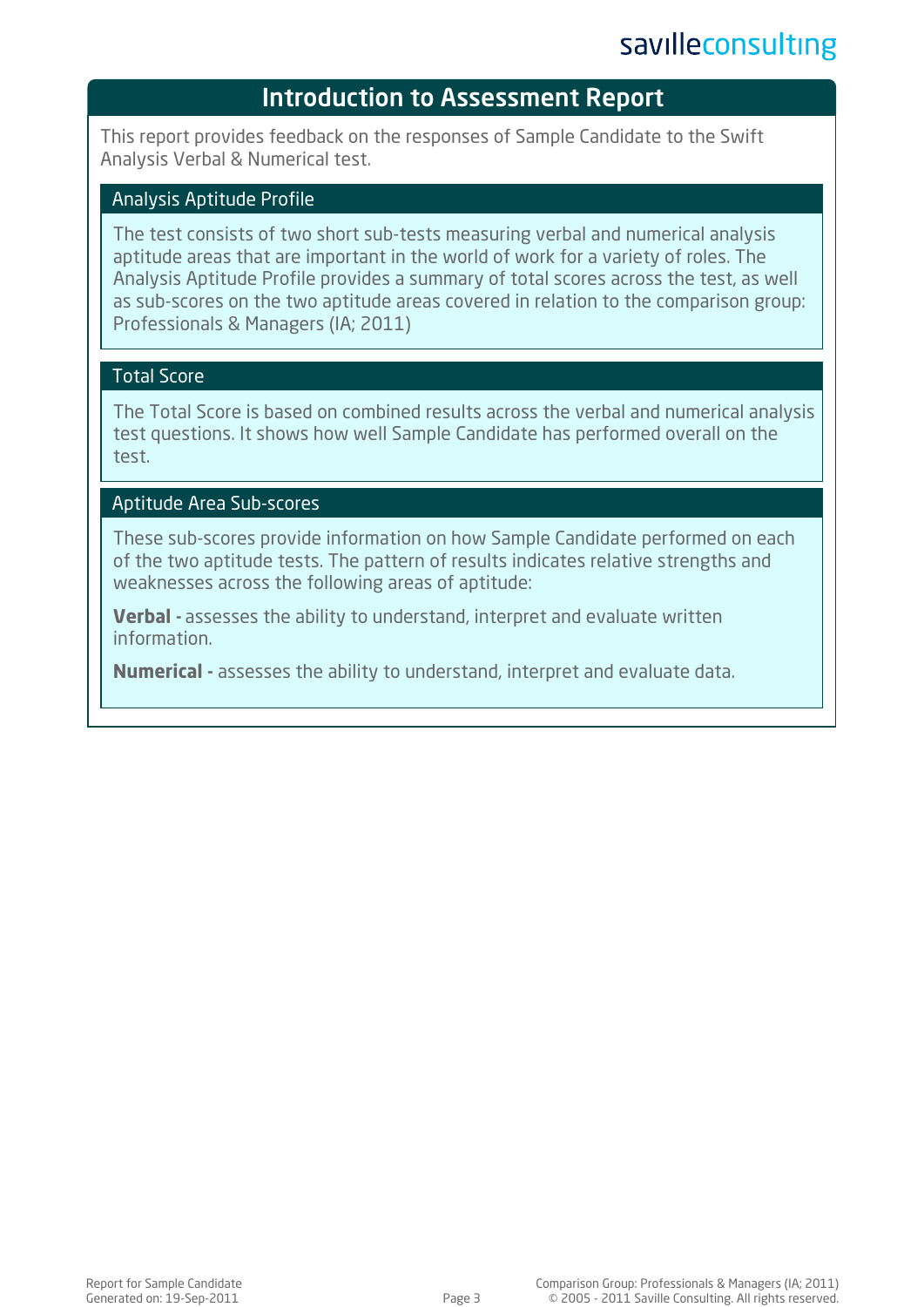## Analysis Aptitude Profile

The profile shows the Total Score as well as the Aptitude Area sub-scores across the test. The pattern of Verbal and Numerical sub-scores indicate relative strengths and limitations. All sub-scores must be interpreted in the light of the Total Score.

| <b>Scores</b>                                                                                                                                                                                        |  |  | $\mathbf{R}$ | $\blacksquare$ | 5 | 6 |  | 8 |  | 10 |
|------------------------------------------------------------------------------------------------------------------------------------------------------------------------------------------------------|--|--|--------------|----------------|---|---|--|---|--|----|
| Total Score (Above Average - 84%ile)<br><b>Total</b><br>Performed better than 84 percent of the comparison<br>group - fairly high potential for tasks requiring<br>critical analysis of information. |  |  |              |                |   |   |  |   |  |    |
| Verbal (Above Average - 90%ile)<br>Likely to find working with verbal information easier<br>Area<br>than other people.                                                                               |  |  |              |                |   |   |  |   |  |    |
| Aptitude<br>Numerical (Above Average - 69%ile)<br>Likely to find working with numerical information<br>easier than other people.                                                                     |  |  |              |                |   |   |  |   |  |    |
| <b>Interpretation Guidelines</b>                                                                                                                                                                     |  |  |              |                |   |   |  |   |  |    |
| Comparison Group: Professionals & Managers (IA; 2011)                                                                                                                                                |  |  |              |                |   |   |  |   |  |    |

Sten 1: higher potential than about 1% of the comparison group Sten 2: higher potential than about 5% of the comparison group Sten 3: higher potential than about 10% of the comparison group Sten 4: higher potential than about 25% of the comparison group Sten 5: higher potential than about 40% of the comparison group Sten 6: higher potential than about 60% of the comparison group Sten 7: higher potential than about 75% of the comparison group Sten 8: higher potential than about 90% of the comparison group Sten 9: higher potential than about 95% of the comparison group Sten 10: higher potential than about 99% of the comparison group